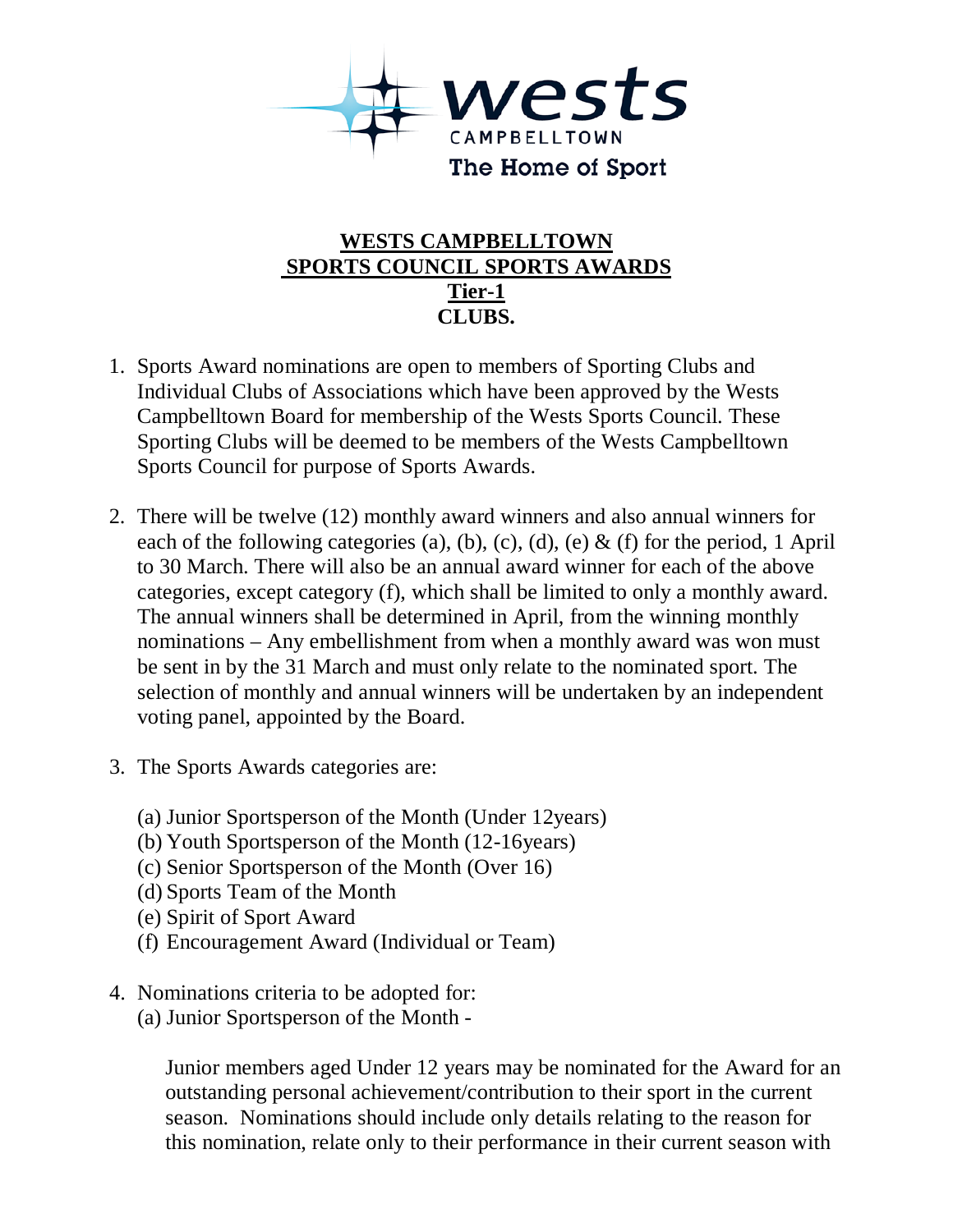their Club. You should include details such as the position they play and any relevant statistics etc.

(b) Youth Sportsperson of the Month -

Youth members aged 12-16 years may be nominated for the Award for an outstanding personal achievement/contribution to their sport in the current season. Nominations should include only details relating to the reason for this nomination, relate only to their performance in the current season with their Club. You should also include details such as the position they play and any relevant statistics etc.

(c) Senior Sportsperson of the Month -

Seniors members aged over 16 years may be nominated for the Award for an outstanding personal achievement/contribution to their sport in the current season. Nominations should include only details relating to the reason for this nomination, relate only to their performance in the current season with their Club. You should also include details such as the position they play and any relevant statistics etc.

(d) Sports Team of the Month -

A Sports team may be nominated for the Award if the team has made an outstanding achievement/contribution to their sport in the current season. Nominations should include only details relating to the reason for this nomination, relate only to their performance in the current season with their Club. All team nominations should include a list of team members, coaches etc.

(e) Spirit of Sport Award -

Spirit of Sport nominations may be submitted for this Award if they have made an outstanding contribution in the administration, coaching, fundraising, organisation, management or substantial general support of their Club or Association in the current season. Nominations should include only details relating to the reason for this nomination, relate only to their service in the current season with their Club.

(f) Encouragement Award -

An individual or team which has performed well and played in good spirit but does not necessarily have to be a player or team that wins every game. Note that there is not an overall winner in this category as everyone's a winner here.